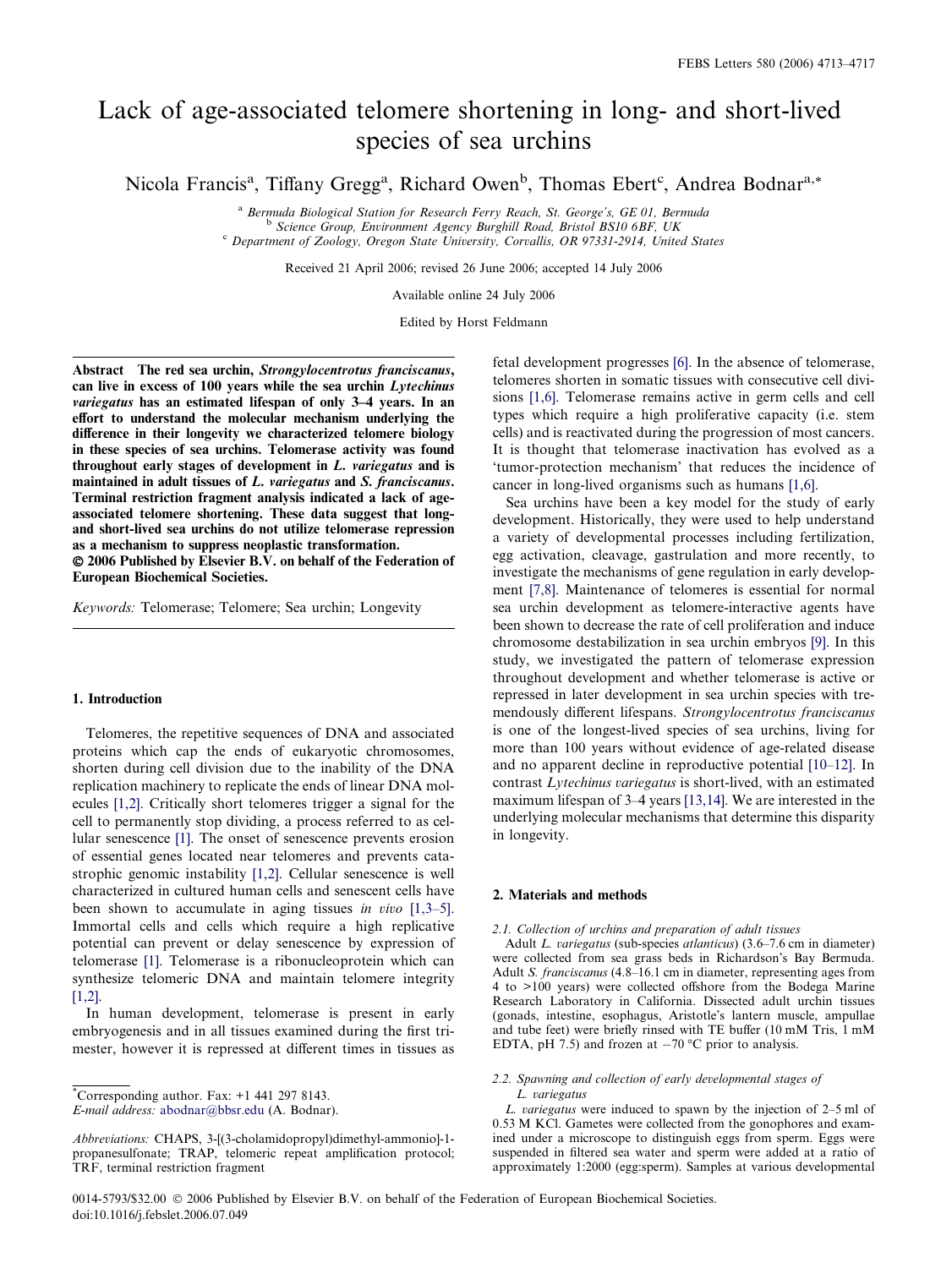stages (formation of the fertilization membrane, blastula, gastrula, prism and pluteus) were collected by centrifugation, washed briefly with TE buffer (10 mM Tris, 1 mM EDTA, pH 7.5) and frozen at  $-70$  °C prior to analysis.

#### 2.3. Telomeric repeat amplification protocol (TRAP) assay

Telomerase activity was determined using the telomeric repeat amplification protocol (TRAP) assay [\[15\]](#page-3-0) using the TRAPeze kit from Chemicon International. Detergent extracts were prepared using the CHAPS lysis buffer and protocol supplied with the TRAPeze kit. The eggs, sperm and early developmental stages were resuspended in CHAPS lysis buffer for extraction while the adult tissues were homogenized in CHAPS lysis buffer. Protein estimations were done using Coomassie Protein Assay Reagent from BioRad and the CHAPS extracts were aliquotted and stored at  $-70$  °C. For all TRAP reactions, the telomerase extension step prior to PCR was increased to 60 min and PCR amplification was performed for 33 cycles. In some instances, the nucleotide dCTP was omitted from the telomerase extension portion of the TRAP reaction and added only prior to the PCR cycling steps. The PCR products were run on 12.5% non-denaturing polyacrylamide gels and visualized by the DNA stain SYBR green (Molecular Probes). The molecular weights of the bands on the gels were calculated using the KODAK Molecular Imaging Software (version 4). In this analysis, the molecular weights of the telomerase-generated bands were normalized to the molecular weight of the internal control bands to compensate for any curvature of the gels.

#### 2.4. Isolation of DNA from sea urchins and telomere length analysis

DNA was extracted from urchin tissues using previously described methods [\[16\]](#page-3-0). Telomere length was determined using the terminal restriction fragment (TRF) length analysis using the TeloTAGGG Telomere Length Assay kit from Roche Molecular Diagnostics with 1.5 μg of DNA loaded per lane.

## 3. Results

# 3.1. Telomerase activity in early developmental stages of L. variegatus

Telomerase activity was measured using the TRAP assay. In this assay, telomerase activity is detected by its ability to synthesize telomeric repeats onto an oligonucleotide substrate. These elongation products are then amplified by PCR resulting in a ladder pattern of bands incremented by the telomeric repeat unit when analyzed by non-denaturing polyacrylamide gel electrophoresis. Mature eggs were found to have telomerase activity while telomerase could not be detected in mature sperm (Fig. 1). Mature sperm were assayed using an extended range of protein concentrations  $(0.05-3.2 \mu g)$  of protein added to the TRAP reaction), but no telomerase activity was detected (data not shown). Each TRAP reaction mixture contains primers and a template for amplification of a 36 bp internal control which helps to identify false-negative samples that contain inhibitors of Taq polymerase. Inhibitors of Taq polymerase would prevent the amplification of telomerase-generated products in the TRAP assay. The presence of the internal control band in the sperm samples indicates the absence of a Taq polymerase inhibitor in these samples (Fig. 1). Following fertilization, samples of early developmental stages were collected at 45 min after the formation of the fertilization membrane and subsequent stages including blastula, gastrula, prism and pluteus. All stages of early development investigated showed telomerase activity and the results from gastrula, prism, and pluteus are shown in Fig. 1. The periodicity of the telomerase-generated bands, calculated using the KODAK Molecular Imaging Software (version 4), indicated a 6 nucleotide repeat unit for L. variegatus similar to that generated by the human



Fig. 1. Analysis of telomerase activity in early developmental stages of Lytechinus variegatus. TRAP analyses were conducted using CHAPS extracts with the indicated amount of input protein. Lanes 1–2: eggs (1  $\mu$ g protein), Lanes 3–4: sperm (1  $\mu$ g protein), Lanes 5–6: gastrula (1 µg protein), Lanes 7–8: prism (1 µg protein), Lanes 9– 10: pluteus (1 µg protein), Lanes  $11-12$ : positive control 293 cells (1000 cell equivalents). In lanes 2, 4, 6, 8, 10 and 12 the CHAPS extracts were heat inactivated prior to TRAP analysis (HI). The internal control for the TRAP reaction is indicated with the arrow (IC).

transformed cell line 293 which was used as a positive control and which possesses the telomeric repeat sequence TTAGGG. This telomeric sequence is highly conserved in both vertebrates and invertebrates and has been previously found in the sea urchin species S. *purpuratus* [\[17\].](#page-3-0) The specificity of the telomerase reaction was confirmed by the lack of the ladder pattern of bands in the CHAPS extracts that were heat treated (85 °C for 10 min) prior to performing TRAP analysis (Fig. 1). The spawning experiment was repeated three times with identical results.

# 3.2. Telomerase activity in adult tissues of L. variegatus and S. franciscanus

Tissues from six adult L. variegatus (four male and two female) ranging in size from 3.6 to 7.6 cm in diameter and seven adult S. franciscanus (four male and three female) ranging in size from 4.8 to 16.1 cm were analyzed for telomerase activity using the TRAP assay. The estimated ages, based on diameter, for the S. franciscanus individuals were 4, 10, 20, 30, 30, 50 and >100 years. Telomerase activity was detected in Aristotle's lantern muscle, ampullae, esophagus, intestine, tube feet and both male and female gonads for both species of sea urchins regardless of age ([Fig. 2,](#page-2-0) panel A and B). The periodicity of the telomerase-generated ladder pattern of bands calculated using the KODAK Molecular Imaging Software (version 4) indicated a six nucleotide repeat unit for both L. variegatus and S. franciscanus. Further, omitting dCTP from the telomerase extension portion of the TRAP reaction did not affect the results indicating that dCTP is not included in the L. variegatus or S. franciscanus telomeric sequence (data not shown). The specificity of the telomerase reaction was confirmed by the lack of the ladder pattern of bands in the CHAPS extracts that were heat treated (85  $\degree$ C for 10 min) prior to performing TRAP analysis ([Fig. 2\)](#page-2-0).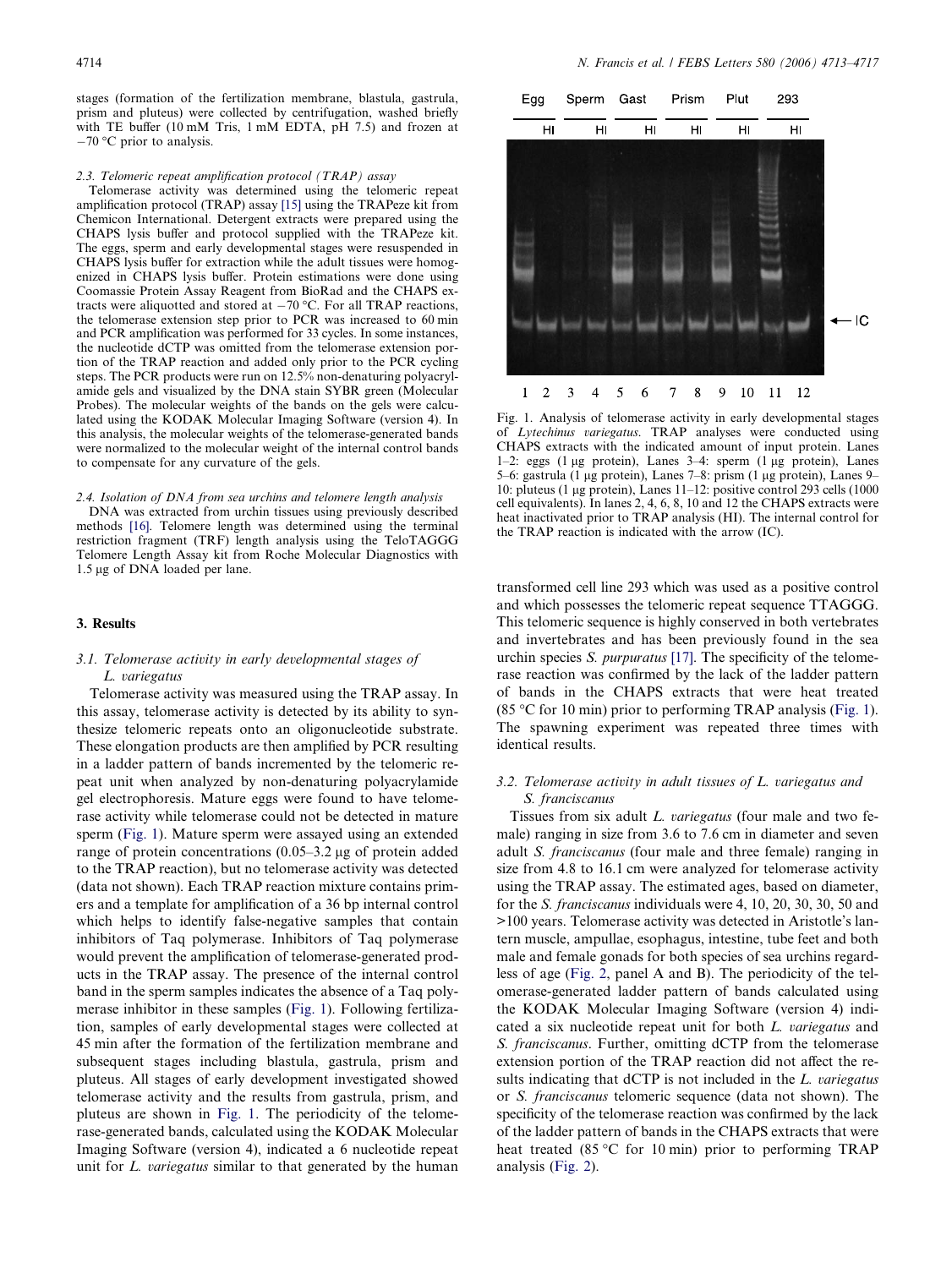<span id="page-2-0"></span>

Fig. 2. Analysis of telomerase activity in adult tissues of Lytechinus variegatus and Strongylocentrotus franciscanus. TRAP analyses were conducted on tissue homogenates using the indicated amount of input protein. Panel A: L. variegatus: Lanes 1–2: Aristotle's lantern muscle (2 µg protein), Lanes 3–4: esophagus (2 µg protein), Lanes 5–6: intestine (2 µg protein), Lanes 7–8: tube feet (2 µg protein), Lanes 9–10: gonad (0.4 µg protein), Lanes 11–12: positive control 293 cells (1000 cell equivalents). In Lanes 2, 4, 6, 8, 10 and 12 the CHAPS extracts were heat inactivated prior to TRAP analysis (HI). Panel B: S. franciscanus: Lanes 1–2: Aristotle's lantern muscle (2 µg protein), Lanes 3–4: esophagus (2 µg protein), Lanes 5–6: intestine (2 lg protein), Lanes 7–8: ampullae (2 lg protein), Lanes 9–10: gonad (0.4 lg protein), Lanes 11–12: positive control 293 cells (1000 cell equivalents). In Lanes 2, 4, 6, 8, 10 and 12 the CHAPS extracts were heat inactivated prior to TRAP analysis (HI). The internal control for the TRAP reaction is indicated with the arrow (IC).

3.3. Telomere maintenance in L. variegatus and S. franciscanus DNA was isolated from adult tissues of L. variegatus and S. franciscanus and telomere length was investigated using terminal restriction fragment (TRF) analysis. In this analysis, genomic DNA was digested with restriction enzymes that digest the genome at frequent sites, but do not digest the DNA within the telomeric repeat sequence. The digestion products were then used for Southern blots that were probed with oligonucleotides complementary to the telomeric sequence TTAGGG. The TRF values for all somatic and germ tissues of L. variegatus were beyond the limit of resolution of the TRF analysis (>20 kb). Although telomeres appear to be maintained, small changes in TRF length between somatic and germ tissues or between young and old urchins may not be distinguished using conventional TRF analysis for L. variegatus. The results for the oldest urchin examined (>3 years old, 7.6 cm in diameter) are shown in [Fig. 3](#page-3-0), Panel A. The TRF analysis for S. franciscanus tissues demonstrated maintenance of telomeres between somatic and germ tissues and between young and old urchins. The mean TRF values were  $5.2 \pm 0.8$  kb for Aristotle's lantern muscle,  $5.3 \pm 0.6$  for ampullae,  $5.2 \pm 0.7$  for esophagus,  $5.0 \pm 0.6$  for intestine and  $5.6 \pm 0.7$  for gonads. The TRF analysis for the youngest (4 years) and the oldest (>100 years) urchins are shown in [Fig. 3,](#page-3-0) Panel B.

# 4. Discussion

Telomerase activity was found throughout early embryonic development and is maintained in adult tissues of the sea urchin  $L$ . variegatus. The lifespan of  $L$ . variegatus, estimated by size-frequency analysis of natural populations and also by counting the annual growth bands on the demipyramids of Aristotle's lantern, is only 3–4 years [\[13,14\].](#page-3-0) Although tagging experiments have not been done for L. variegatus to confirm these estimates, it is generally agreed that it is a fast-growing, short-lived species [\[13,14\].](#page-3-0) It has been argued that telomerase repression may not be necessary in smaller, shorter-lived species as a tumor protection mechanism [\[1,6\]](#page-3-0). Since the total accumulation of mutations would be related to both lifespan and cellularity, it is presumed that other tumor protection mechanisms (i.e. DNA repair, anti-oxidant protection, cell cycle checkpoints, immune surveillance) would be adequate for small, short-lived species and therefore telomere shortening would not have evolved [\[6\]](#page-3-0).

Analysis of adult tissues of the long-lived species, S. franciscanus, indicated sustained telomerase expression and maintenance of telomeres. Although the amount of cell proliferation in tissues of adult sea urchins has not been reported, it has been suggested that continuous telomerase expression is necessary to maintain telomeres in animals that grow throughout their lifespans [\[18\]](#page-4-0). It is also possible that telomerase plays an additional role in these cells. For example, it has been shown that telomerase expression can protect cells from apoptosis [\[19–21\].](#page-4-0)

Fluorescent tagging and  $^{14}$ carbon incorporation have shown that S. franciscanus grows indeterminately during its lifespan which can exceed 100 years [\[11,12\]](#page-3-0). If telomerase repression serves as a tumor suppressor mechanism, one might expect an increased incidence of neoplasm in long-lived species that do not repress telomerase activity. Remarkably, there are few reported cases of neoplasm in sea urchins including only four potential cases listed in the Registry of Tumors in Lower Animals (RTLA) ([www.pathology-registry.org](http://www.pathology-registry.org)) [\[22\].](#page-4-0) These include 2 cases in S. droebachiensis (RTLA numbers 83 and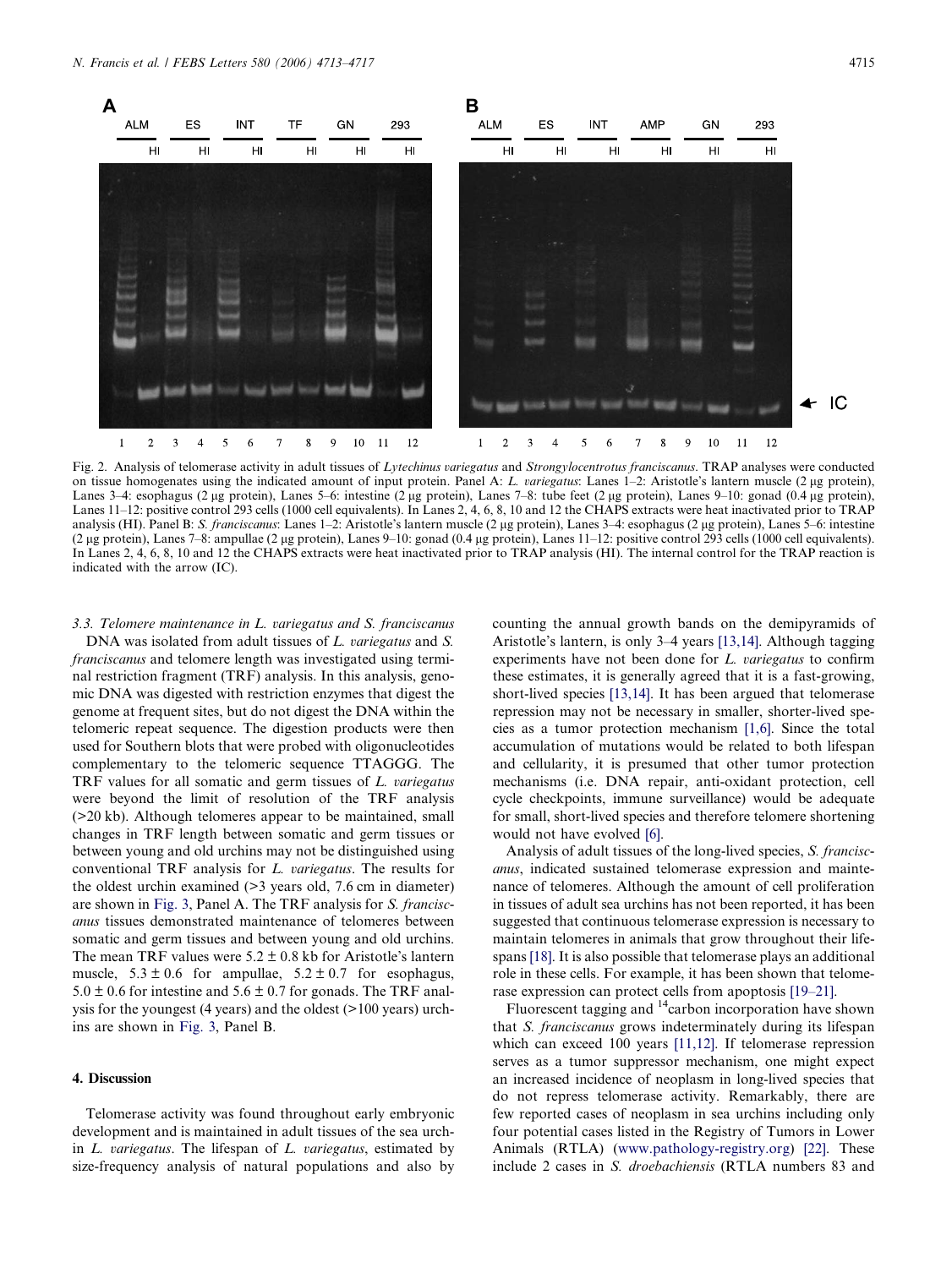<span id="page-3-0"></span>

Fig. 3. Terminal restriction fragment length analysis of DNA isolated from adult tissues of Lytechinus variegatus and Strongylocentrotus franciscanus. Panel A: TRF analysis from L. variegatus. Lane 1: Aristotle's lantern muscle (M), Lane 2: ampullae (A), Lane 3: esophagus (E), Lane 4: intestine (I), Lane 5: gonad (G), Lane 6: Molecular weight markers (Mr). The samples shown are from the oldest urchin examined (>3 years old with a diameter of 7.6 cm). Panel B: TRF analysis of young and old S. franciscanus. Lane 1: Molecular weight markers (Mr), Lane 2: Aristotle's lantern muscle (M), Lane 3: ampullae (A), Lane 4: esophagus (E), Lane 5: gonad (G), Lane 6: Aristotle's lantern muscle (M), Lane 7: ampullae (A), Lane 8: intestine (I), Lane 9: gonad (G). Samples in Lanes 2–5 are from the youngest urchin (4.8 cm in diameter and an approximate age of 4 years), samples in lane 6–9 are from the oldest urchin with a diameter of 16.1 cm representing >100 years of age.

4290), one case in Echinometra mathaei (RTLA number 1104) and one case in Heterocentrotus mammillatus (RTLA number 236). This limited number is surprising given the intensity to which sea urchins have been studied as model organisms for the last century and the fact that some species, including S. franciscanus, form the basis of a commercial fishing industry. This suggests that sea urchins rely on other mechanisms to prevent the formation of neoplasm such as efficient cellular defense and repair mechanisms or efficient mechanisms to replace damaged cells.

Our results indicate a lack of age-associated telomere shortening in two species of sea urchins, the short-lived L. variegatus and the long-lived S. franciscanus. Little is known of telomere biology in the most widely studied species of sea urchin, S. purpuratus. The sequence of their telomeres has been determined to be identical to that of humans (TTAGGG) and embryos have a telomere length of 6 kb [17]. They are known to have a moderately-long lifespan with approximately 1% of the population living to greater than 50 years of age [\[23,24\]](#page-4-0). Further studies could uncover the genetic factors determining longevity in different species of sea urchins and may establish sea urchins as a unique model for understanding the process of aging and resistance to acquiring age-related pathologies such as cancer.

Acknowledgements: We thank Dr. Laura Rogers-Bennett, California Department of Fish and Game and the University of California Davis Bodega Marine Laboratory, for collection and dissection of S. franciscanus and Dr. Michael Russell, Department of Biology, Villanova University for assistance in transporting sea urchin tissues. We thank Sandra Zielke, Nicole Allard and Kirsten Derby for their assistance with the experiments. This work was supported by the Ray Moore Endowment Fund and the Duperreault Ocean Genomic Fund at the Bermuda Biological Station for Research.

# References

- [1] Campisi, J., Kim, S., Lim, C. and Rubio, M. (2001) Cellular senescence, cancer and aging: the telomere connection. Exp. Gerontol. 36, 1619–1637.
- [2] Feldser, D.M., Hackett, J.A. and Greider, C.W. (2003) Telomere dysfunction and the initiation of genome instability. Nat. Rev., Cancer 3, 623–627.
- [3] Herbig, U., Ferreira, M., Condel, L., Carey, D. and Sedivy, J.M. (2006) Cellular senescence in aging primates. Science 311, 1257.
- [4] Aviv, H., Khan, M.Y., Skurnick, J., Okuda, K., Kimura, M., Gardner, J., Priolo, L. and Aviv, A. (2001) Age dependent aneuploidy and telomere length of the human vascular endothelium. Atherosclerosis 159, 281–287.
- Chang, E. and Harley, C.B. (1995) Telomere length and replicative aging in human vascular tissues. Proc. Natl. Acad. Sci. USA 92, 11190–11194.
- [6] Forsyth, N.R., Wright, W.E. and Shay, J.W. (2002) Telomerase and differentiation in multicellular organisms: turn it off, turn it on, turn it off again. Differentiation 69, 188–197.
- [7] Davidson, E.H., Rast, J.P., Oliveri, P., Ransick, A., Calestani, C., Yuh, C.-H., Minokawa, T., Amore, G., Hinman, V., Arenas-Mena, C., Otim, O., Brown, C.T., Livi, C.B., Lee, P.Y., Revilla, R., Rust, A.G., Pan, Z.J., Schilstra, M.J., Clarke, P.J.C., Arnone, M.I., Rowen, L., Cameron, R.A., McClay, D.R., Hood, L. and Bolouri, H. (2002) A genomic regulatory network for development. Science 295, 1669–1678.
- [8] Davidson, E.H., McClay, D.R. and Hood, L. (2003) Regulatory gene networks and the properties of the developmental process. Proc. Natl. Acad. Sci. USA 100, 1475–1480.
- [9] Izbicka, E., Nishioka, D., Marcell, V., Raymond, E., Davidson, K.K., Lawrence, R.A., Wheelhouse, R.T., Hurley, L.H., Wu, R.S. and Von Hoff, D.D. (1999) Telomere-interactive agents affect proliferation rates and induce chromosomal destabilization in sea urchin embryos. Anti-Cancer Drug Des. 14, 355–365.
- [10] Ebert, T.A., Dixon, J.D., Schroeter, S.C., Kalvass, P.E., Richmond, N.T., Bradbury, W.A. and Woodby, D.A. (1999) Growth and mortality of red sea urchins Strongylocentrotus franciscanus across a latitudinal gradient. Mar. Ecol. Prog. Ser. 190, 189–209.
- [11] Ebert, T.A. and Southon, J.R. (2003) Red sea urchins (Strongylocentrotus franciscanus) can live over 100 years: confirmation with A-bomb <sup>14</sup>carbon. Fish. Bull. 101 (4), 915-922.
- [12] Rogers-Bennett, L., Rogers, D.W., Bennett, W.A. and Ebert, T.A. (2003) Modeling red sea urchin (Strongylocentrotus franciscanus) growth using six growth functions. Fish. Bull. 101 (3), 614– 626.
- [13] Beddingfield, S.D. and McClintock, J.B. (2000) Demographic Characteristics of Lytechinus variegatus (Echinoidea: Echinodermata) from three habitats in North Florida Bay, Gulf of Mexico. Mar. Ecol. 21, 17–40.
- [14] Moore, H.B., Jutare, T., Bauer, J.C. and Jones, J.A. (1963) The biology of Lytechinus variegatus. Bull. Mar. Sci. Gulf Caribbean 13, 23–53.
- [15] Kim, N.W., Piatyszek, M.A., Prowse, K.R., Harley, C.B., West, M.D., Ho, P.L., Coviello, G.M., Wright, W.E., Weinrich, S.L. and Shay, J.W. (1994) Specific association of human telomerase activity with immortal cells and cancer. Science 266, 2011–2015.
- [16] de Jong, Y.D.M., van der Wurff, A.W.G., Stam, W.T. and Olsen, J.L. (1998) Studies on Dasyaceae. 3. Towards a phylogeny of the Dasyaceae (Ceramiales, Rhodophyta), based on comparative rbcL gene sequences and morphology. Eur. J. Phycol. 33, 187–201.
- [17] Lejnine, S., Makarov, V.L. and Langmore, J.P. (1995) Conserved nucleoprotein structure at the ends of vertebrate and invertebrate chromosomes. Proc. Natl. Acad. Sci. USA 92, 2393–2397.